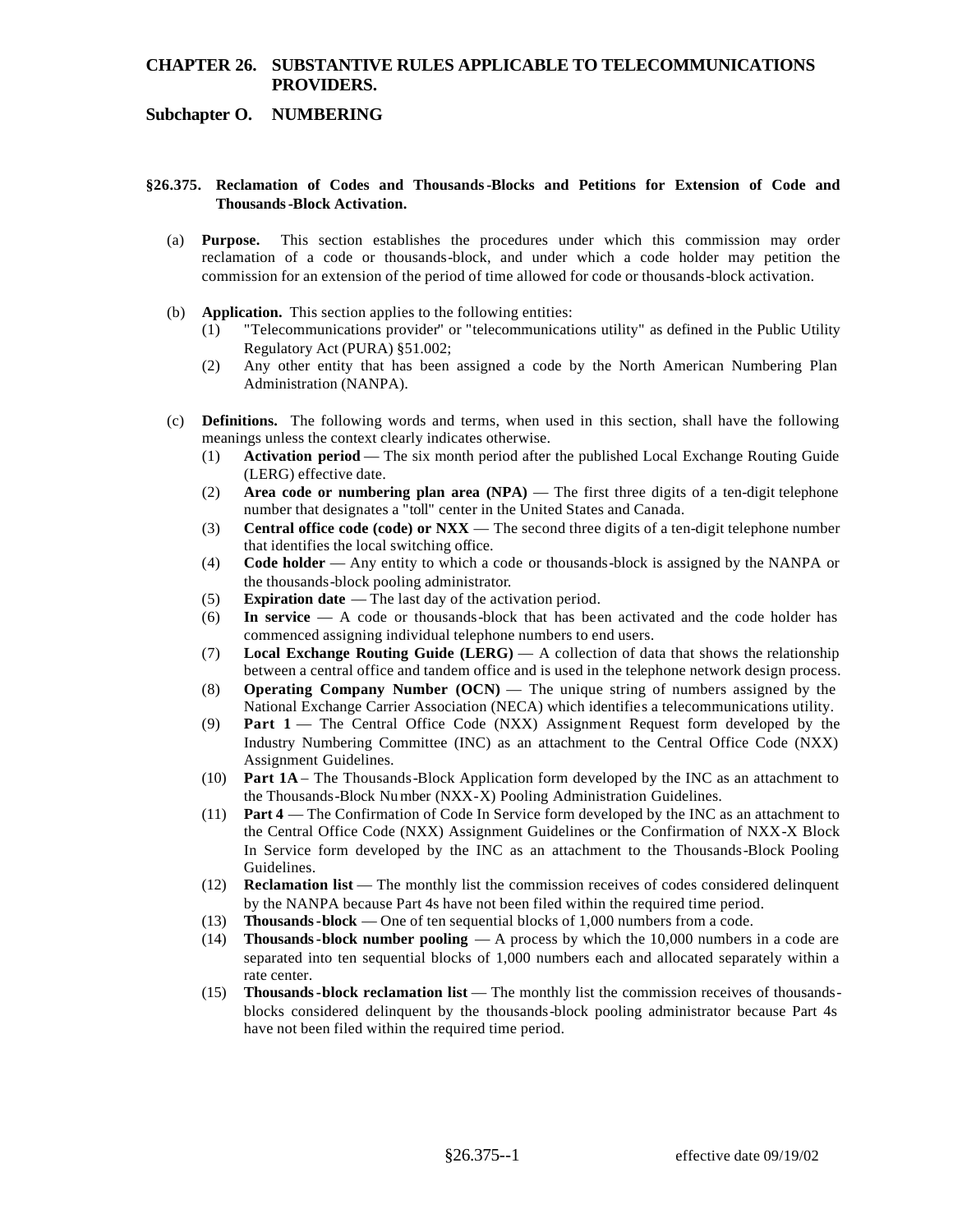# **CHAPTER 26. SUBSTANTIVE RULES APPLICABLE TO TELECOMMUNICATIONS PROVIDERS.**

## **Subchapter O. NUMBERING**

- (d) **Reclamation.** The commission may instruct the NANPA to reclaim any code or thousands-block that has been:
	- (1) Assigned but is no longer in use by the assignee;
	- (2) Assigned to a service that is no longer offered;
	- (3) Assigned but not in service by the required six-month period; or
	- (4) Assigned, but not used in conformance with industry established guidelines.

## (e) **Reclamation list and thousands-block reclamation list.**

- (1) Each month the NANPA and the thousands-block pooling administrator will provide commission staff a list of codes and a list of thousands-blocks with delinquent Part 4s. Within ten days of receiving the monthly lists, commission staff will notify code holders of codes or thousands-blocks that have been added to the lists.
- (2) Within ten days of receiving the notification the code holder shall respond, in writing, to staff by doing one or a combination of the following:
	- (A) Filing a Part 4 for the code or thousands-block;
	- (B) Providing a Part 1 for the code or thousands-block; or
	- (C) Filing a Petition for Extension of the activation period under subsection (f) of this section.
- (3) On or before the last business day of the month, commission staff shall respond to the NANPA and the thousands-block pooling administrator by forwarding copies of all applicable Part 4s and Part 1s received by staff, and reporting any applicable Petitions for Extension filed during that month.
- (f) **Petition for extension.** These requirements apply whether the code holder is assigned a code or thousands-block.
	- (1) Before the expiration of the activation period, or after the code holder is notified of the delinquency under subsection (e) of this section, the code holder may file a Petition for Extension that shall include:
		- (A) The name of the code holder and OCN;
		- (B) Contact information, including name, address, phone number, fax number, and e-mail address;
		- (C) List of the relevant code(s) or thousands-blocks(s) and identification of each as "growth" or "initial;"
		- (D) Expiration date of each code or thousands-block;
		- (E) Purpose for which the code or thousands-block was originally certified and assigned;
		- (F) Detailed explanation of the need for the extension and an appropriate timeline;
		- (G) Requested extension date; and
		- (H) Supporting documentation and any other relevant information.
	- (2) An extension request shall be for no more than 90 days from the code or thousands-block expiration date. Multiple extensions may be granted.
	- (3) Within five business days of the filing of the petition, staff shall notify the code holder if the petition is insufficient because it does not contain all of the items listed under paragraph (1) of this subsection.
	- (4) Within seven business days of the filing of the petition, any party may file a pleading in favor of or against the petition.
	- (5) Within 15 business days of the filing of the petition, or within seven business days of receiving requested supplemental information, staff will file a recommendation on the petition.
	- (6) After receiving staff's recommendation, the commission will issue an administrative notice of approval or denial of the petition.